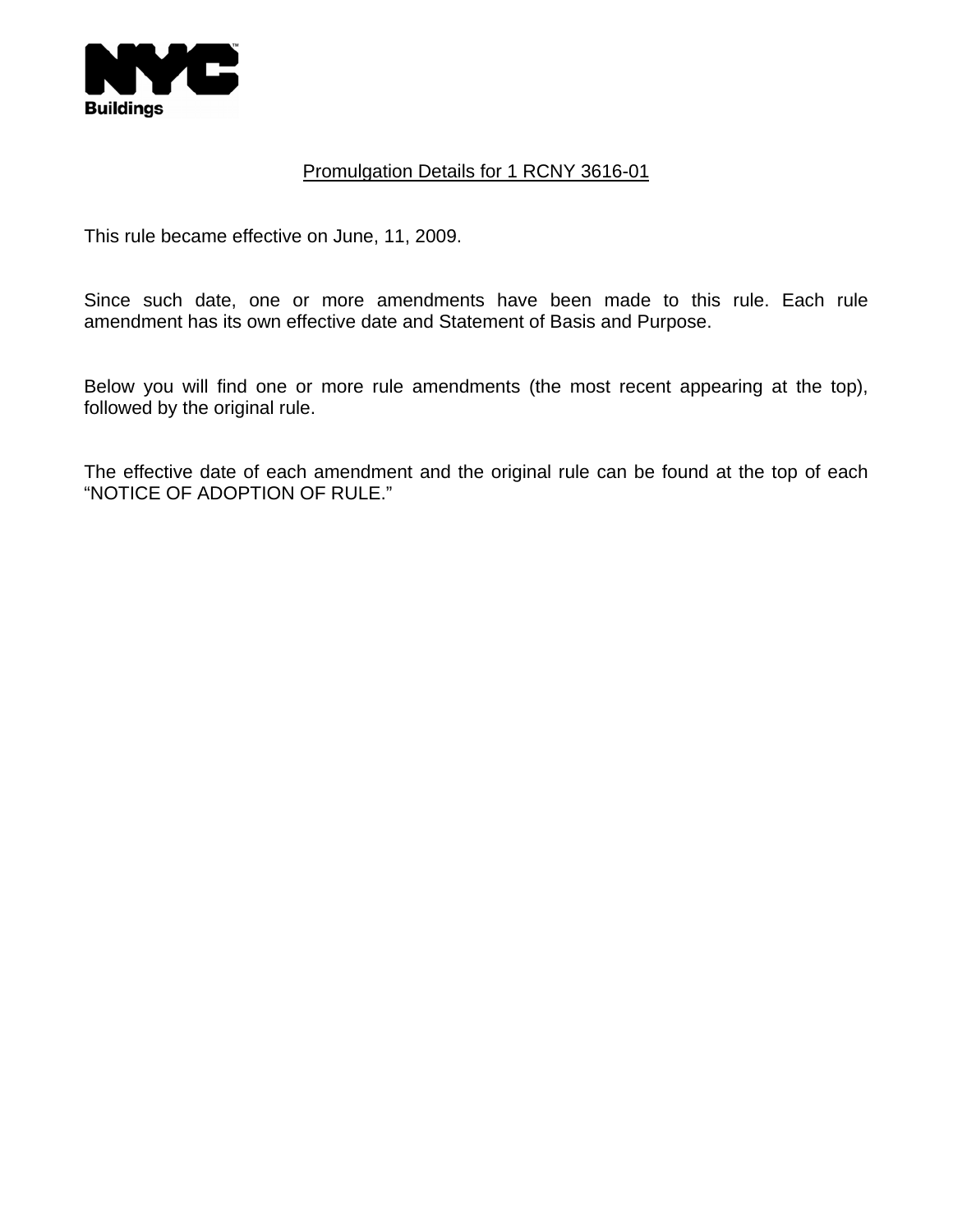#### **NOTICE OF ADOPTION OF RULE**

NOTICE IS HEREBY GIVEN, pursuant to the authority vested in the Commissioner of the Department of Buildings by Sections 643 and 1043 of the New York City Charter and Section 28-103.19 of the New York City Administrative Code, and in accordance with Section BC 3008 of the New York City Building Code, that the Department of Buildings hereby adopts the following rule repealing Sections 3616-01, 3616-02, 3616-03 and 3616-05 of Title 1 of the Official Compilation of the Rules of the City of New York and amending Section 3616-04 of such title.

This rule was first published on July 17, 2015 and a public hearing thereon was held on August 19, 2015.

 $8.28.15$ Dated:

New York, New York

Tia Rander

Rick D. Chandler, P.E. Commissioner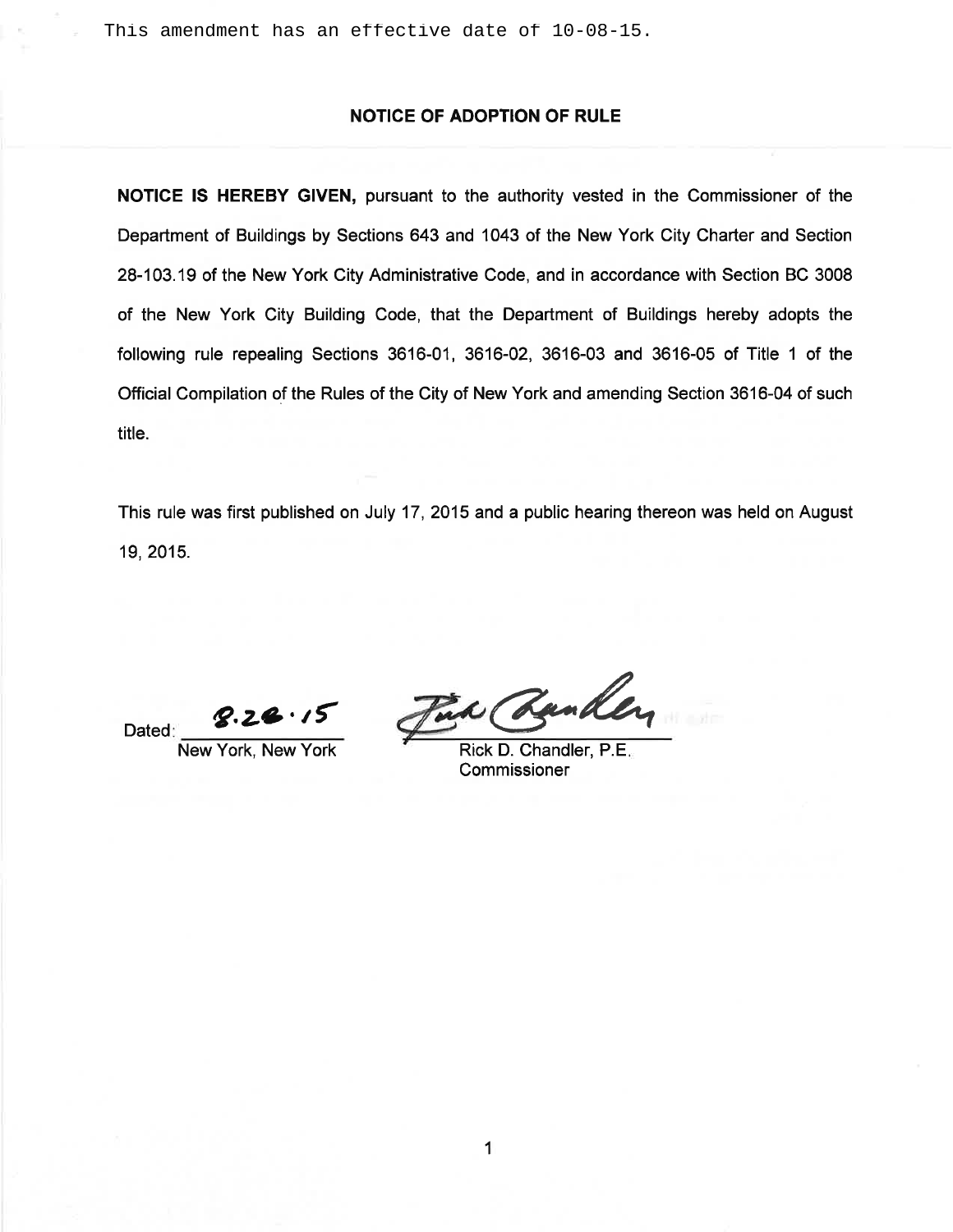## **Statement of Basis and Purpose of Rule**

The rule:

- repeals rules setting forth National Fire Protection Association ("NFPA") amendments relating to elevator hoistways and machine rooms, closets and pantries, hydrostatic tests, and exemption from Fire Department connection requirements in one- and twofamily residential buildings, and
- amends the rule setting forth the NFPA amendment relating to the national fire alarm and signaling code to add language relating to occupant evacuation elevators. This updates the safety requirements to the latest national standard, which will enhance public safety.

Sections one through four of the rule repeal sections 3616-01, 3616-02, 3616-03, and 3616-05 of Title 1 of the Rules of the City of New York (RCNY), because sections 3616-02 and 3616-05 have been superseded by Appendix Q of the Building Code, and the amendments to the NFPA standards that had been set forth in 3616-01 and 3616-03 have been superseded by the most recent associated NFPA standards, as amended by Appendix Q.

Section five of the proposed rule amends section 3616-04 of Title 1 of the RCNY to update provisions of section 21.6 of NFPA 72 regarding occupant evacuation elevators to conform to the requirements of NFPA 72-2013.

The Department of Buildings' authority for this rule is found in sections 643 and 1043 of the New York City Charter, section 28-103.19 of the New York City Administrative Code, and section BC 3008 of the New York City Building Code (found in Chapter 7 of Title 28 of the New York City Administrative Code).

Note that an asterisk (\*) found within this rule, following the number or letter designating a paragraph, indicates that explanatory material on the paragraph can be found in Annex A of NFPA 72.

"Shall" and "must" denote mandatory requirements and may be used interchangeably in the rules of this department, unless otherwise specified or unless the context clearly indicates otherwise.

New material is underlined. [Deleted material is in brackets.]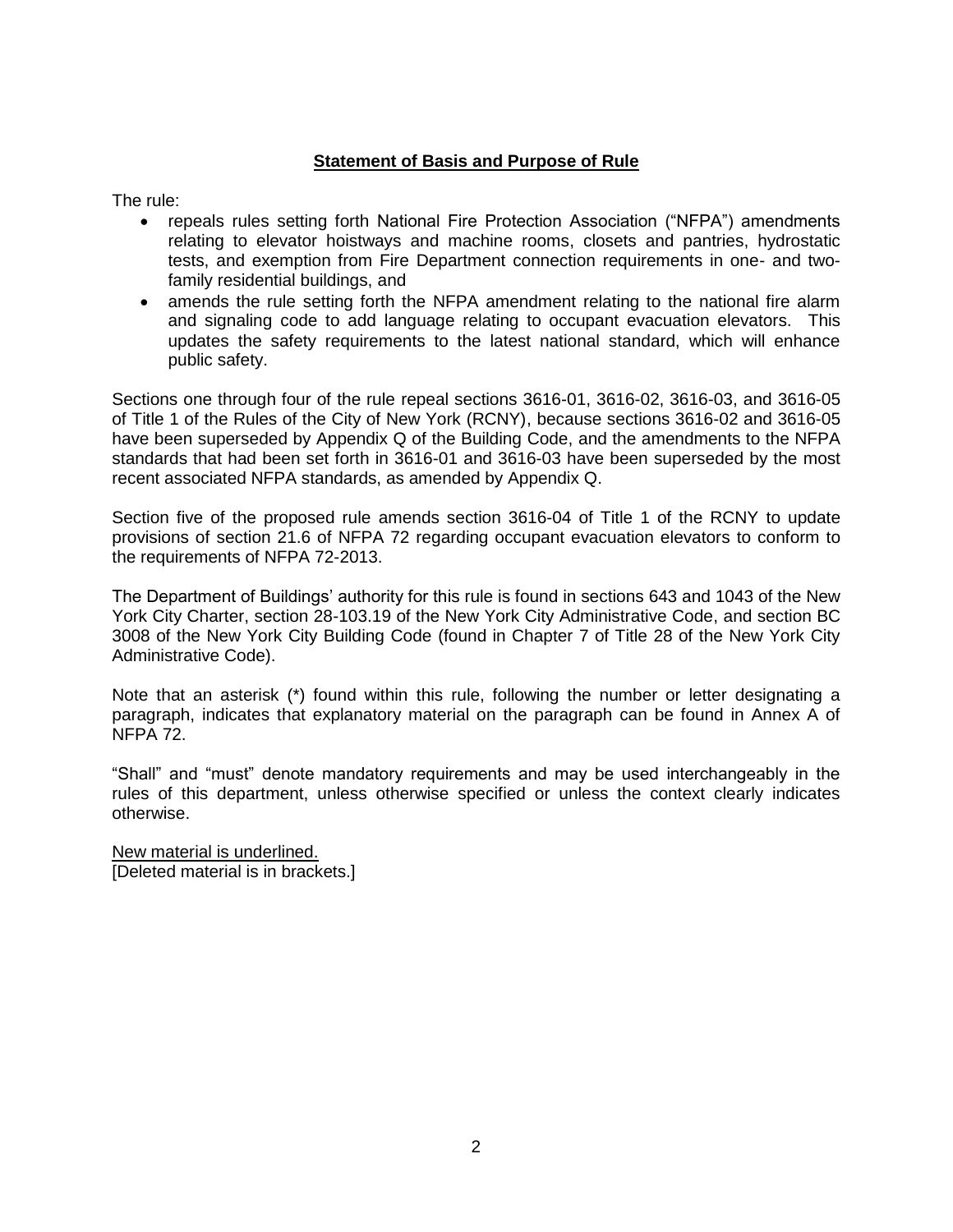Section 1. Section 3616-01 of Subchapter Q of Chapter 3600 of Title 1 of the Rules of the City of New York, relating to fire protection standards for elevator hoistways and machine rooms, is REPEALED.

§ 2. Section 3616-02 of Subchapter Q of Chapter 3600 of Title 1 of the Rules of the City of New York, relating to fire protection standards for closets and pantries, is REPEALED.

§ 3. Section 3616-03 of Subchapter Q of Chapter 3600 of Title 1 of the Rules of the City of New York, relating to hydrostatic tests, is REPEALED.

§ 4. Section 3616-05 of Subchapter Q of Chapter 3600 of Title 1 of the Rules of the City of New York, relating to exemption from Fire Department connection requirements in one- and two-family residential buildings, is REPEALED.

§ 5. Section 3616-04 of Subchapter Q of Chapter 3600 of Title 1 of the Rules of the City of New York is amended to read as follows:

§ 3616-04 National Fire Protection Association ("NFPA") 72 Amendment Relating to the National Fire Alarm and Signaling Code.

Pursuant to Section 28-103.19 of the New York City Administrative Code, NFPA 72 (2010 edition) is hereby amended as follows:

**\* \* \***

21.4.3 Delete and replace with the following: Pressure or water flow switches shall not be used to shut down elevator power.

21.6 Delete and replace with the following:

### **21.6 Occupant Evacuation Elevators.**

**21.6.1 Elevator Status.** Any elevator specifically designated and marked for use by occupants for evacuation during fires shall comply with all of the provisions of Sections 21.5 and 21.6.

**21.6.2 Elevator Occupant Evacuation Operation (OEO).** Outputs from the fire alarm system to the elevator controller(s) shall be provided to implement elevator occupant evacuation operation in accordance with Section 2.27 of ASME A17.1/CSA B44 as modified by Chapter K1 of Appendix K of the New York City Building Code, as required in 21.6.2.1 and 21.6.2.2.

**21.6.2.1 Partial Evacuation.** Where an elevator or group of elevators is designated for use by occupants for evacuation, the provisions of 21.6.2.1.1 through 21.6.2.1.4 shall apply for partial evacuation.

**21.6.2.1.1 Initiation.** Output signal(s) shall be provided to initiate elevator occupant evacuation operation upon automatic or manual detection of a fire on a specific floor or floors as a result of either or both of the following:

(1) Activation of any automatic fire alarm initiating device in the building, other than an initiating device used for elevator Phase I Emergency Recall Operation in accordance with Chapter K1 of Appendix K of the New York City Building Code.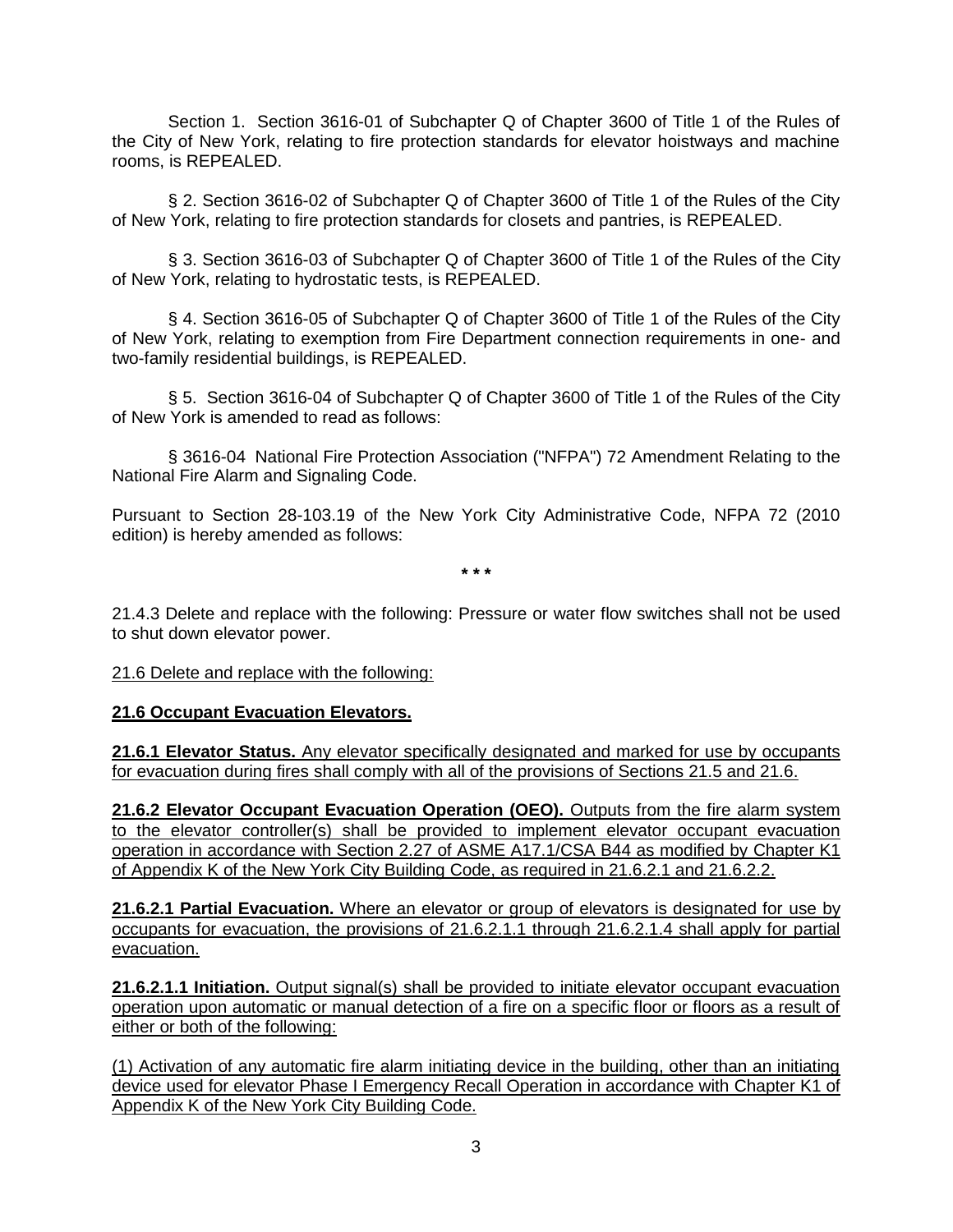(2)\* Activation of manual means at the fire command center by authorized or emergency personnel.

## **21.6.2.1.2\* Floor Identification.**

(A) The output signal(s) shall identify each floor to be evacuated.

(B) The identified floors shall be a contiguous block of floors including the following: (1) The floor with the first activated automatic initiating device. (2) Floors with any subsequently activated automatic initiating device(s). (3) Floors identified by manual means from the fire command center. (4) One floor above the highest floor identified by  $21.6.2.1.2(B)(1)$  through 21.6.2.1.2(B)(3). (5) One floor below the lowest floor identified by 21.6.2.1.2(B)(1) through 21.6.2.1.2(B)(3).

(C) The identified floors shall be displayed on a standard emergency services interface along with the other elevator status information required by 21.6.1.

# **21.6.2.1.3 Manual Floor Selection.**

(A) A means shall be provided at the fire command center to allow the manual selection of floors.

(B) The floors shall be selected on the basis of information from authorized or emergency personnel.

**21.6.2.1.4\* Occupant Notification**. The in-building fire emergency voice/alarm communications system shall transmit coordinated messages throughout the building.

(A) Live voice evacuation messages shall be transmitted to the floors identified in 21.6.2.1.2 to indicate the need to evacuate and that elevator service is available.

(B) Live voice messages shall be transmitted to the floors not being evacuated to inform occupants of evacuation status and shall include an indication that elevator service is not available.

(C)\* Live voice messages shall be transmitted to the floors identified in 21.6.2.1.2 to indicate that elevator service is not available when all elevators have been recalled on Phase I Emergency Recall Operation.

(D) All live voice messages shall be coordinated with the text displays provided separately by the elevator management system.

**21.6.2.2 Total Evacuation.** Where an elevator or group of elevators is designated for use by occupants for evacuation, the provisions of 21.6.2.2.1 through 21.6.2.2.3 shall apply for total evacuation.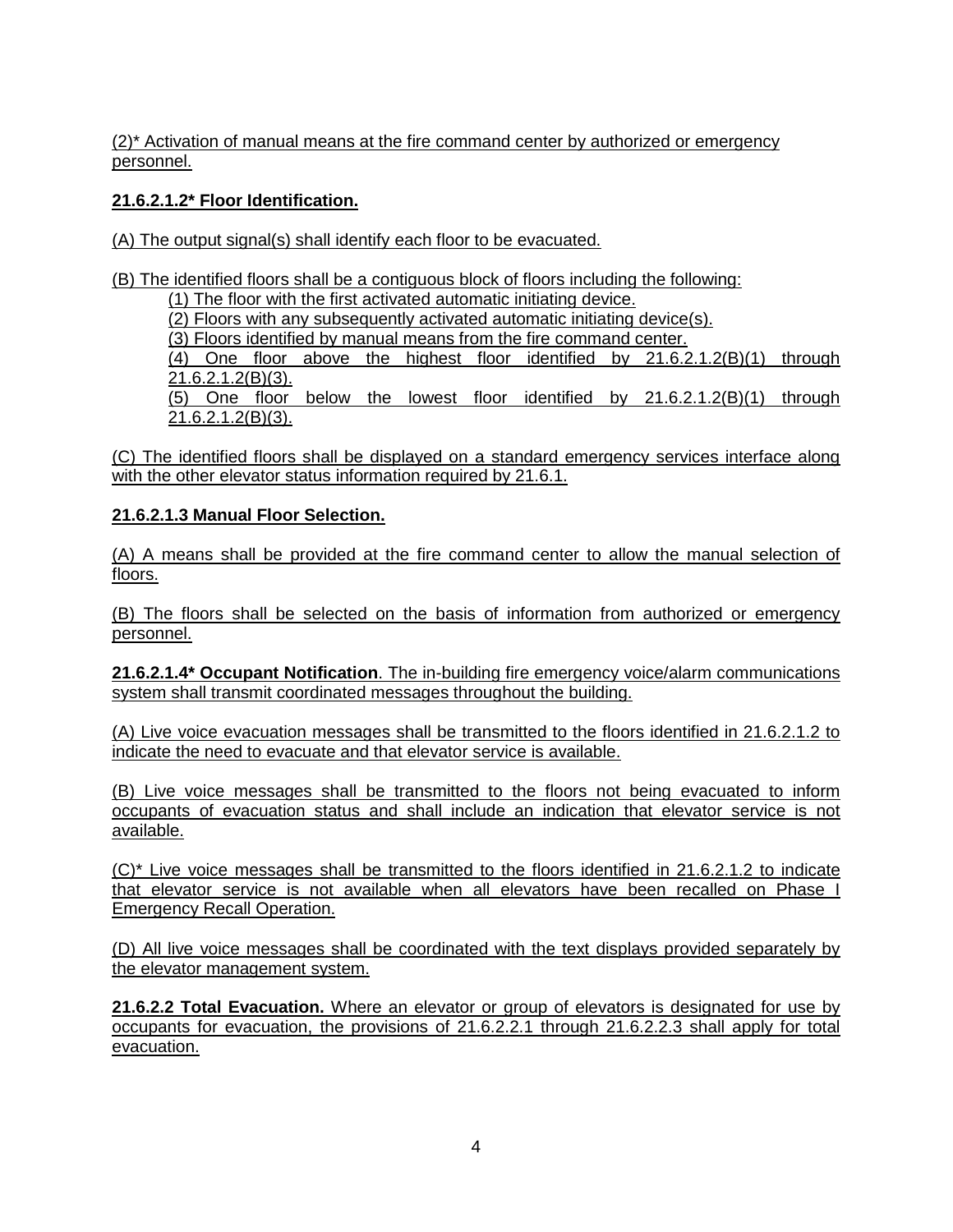21.6.2.2.1 Output(s) to signal elevator occupant evacuation operation for total evacuation shall be manually activated from the fire command center by a means labeled "ELEVATOR TOTAL BUILDING EVACUATION."

**21.6.2.2.2** The output(s) shall identify that all floors are to be evacuated.

**21.6.2.2.3** A live voice evacuation message shall be transmitted from the in-building fire emergency voice/alarm communication system throughout the entire building to indicate the need to evacuate.

**21.7.3\*** Delete and replace with the following: **Fan Shutdown and Restart.**

**\* \* \***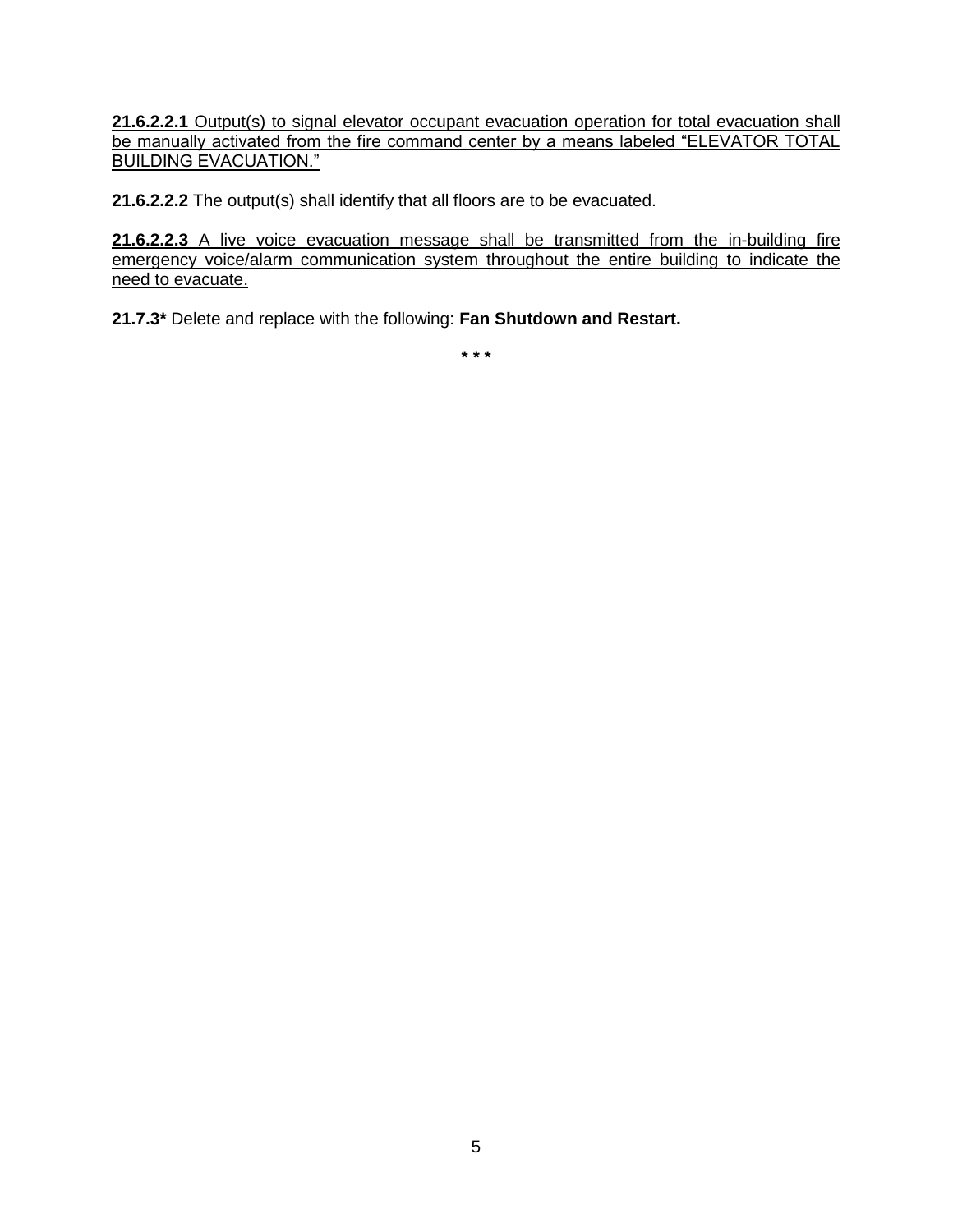#### **NOTICE OF ADOPTION OF RULE**

**NOTICE IS HEREBY GIVEN,** pursuant to the authority vested in the Commissioner of the Department of Buildings by Section 643 of the New York City Charter and in accordance with Section 1043 of the Charter and Section 28- 103.19 of the New York City Administrative Code, that the Department of Buildings hereby amends Section 3616-01 of Subchapter Q of Chapter 3600 of Title 1 of the Official Compilation of the Rules of the City of New York and adds a new Section 3616-02 to the same, relating to National Fire Protection Association 13 amendments.

This rule was first published on August 10, 2009 and a public heating thereon was held on September 14, 2009.

Dated:

New York, New York

Robert D. LiMandri Commissioner

1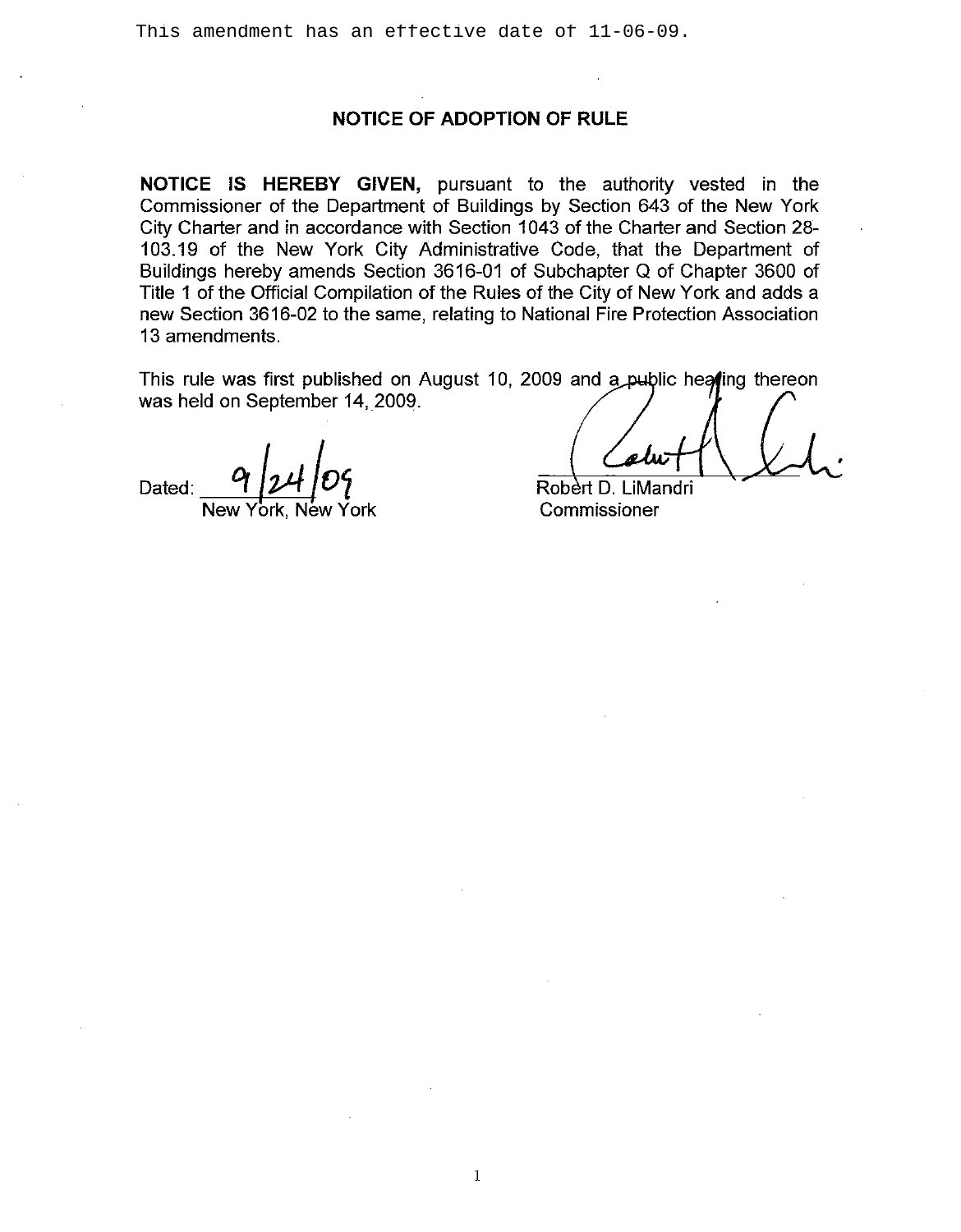Section 1. The title of Section 3616-01 of Subchapter Q of Chapter 3600 of Title 1 of the Rules of the City of New York is amended to read as follows:

in in a

§3616-01 National Fire Protection Association ("NFPA") 13 amendment relating to elevator hoistways and machine rooms.

§ 2. Subchapter Q of Chapter 3600 of Title 1 of the Rules of the City of New York is amended by adding a new Section 3616-02 to read as follows:

§3616-02 National Fire Protection Association ("NFPA") 13 amendment relating to closets and pantries. Pursuant to Section 28-103.19 of the New York City Administrative Code, Section 8.14.8.2 of reference standard NFPA 13 is hereby deleted and a new section 8.14.8.2 is added, to read as follows:

**8.14.8.2\*** Closets and Pantries. Sprinklers are not required in clothes closets, linen closets, and pantries within:

- (1) Dwelling units in hotels and motels where the area of the closet or pantry does not exceed 24 ft<sup>2</sup> (2.2 m<sup>2</sup>), the least dimension does not exceed 3 ft (0.9 m), and the walls and ceilings are surfaced with noncombustible or limited-combustible materials: and
- (2) Dwelling units in Group R occupancies other than hotels and motels where the area of the closet or pantry does not exceed 12 ft<sup>2</sup> (1.1 m<sup>2</sup>), the room or space upon which the closet or pantry opens is equipped with sprinklers designed to afford protection to the opening of the closet or pantry, and the walls and ceilings of the closet or pantry are surfaced with noncombustible or limited-combustible materials.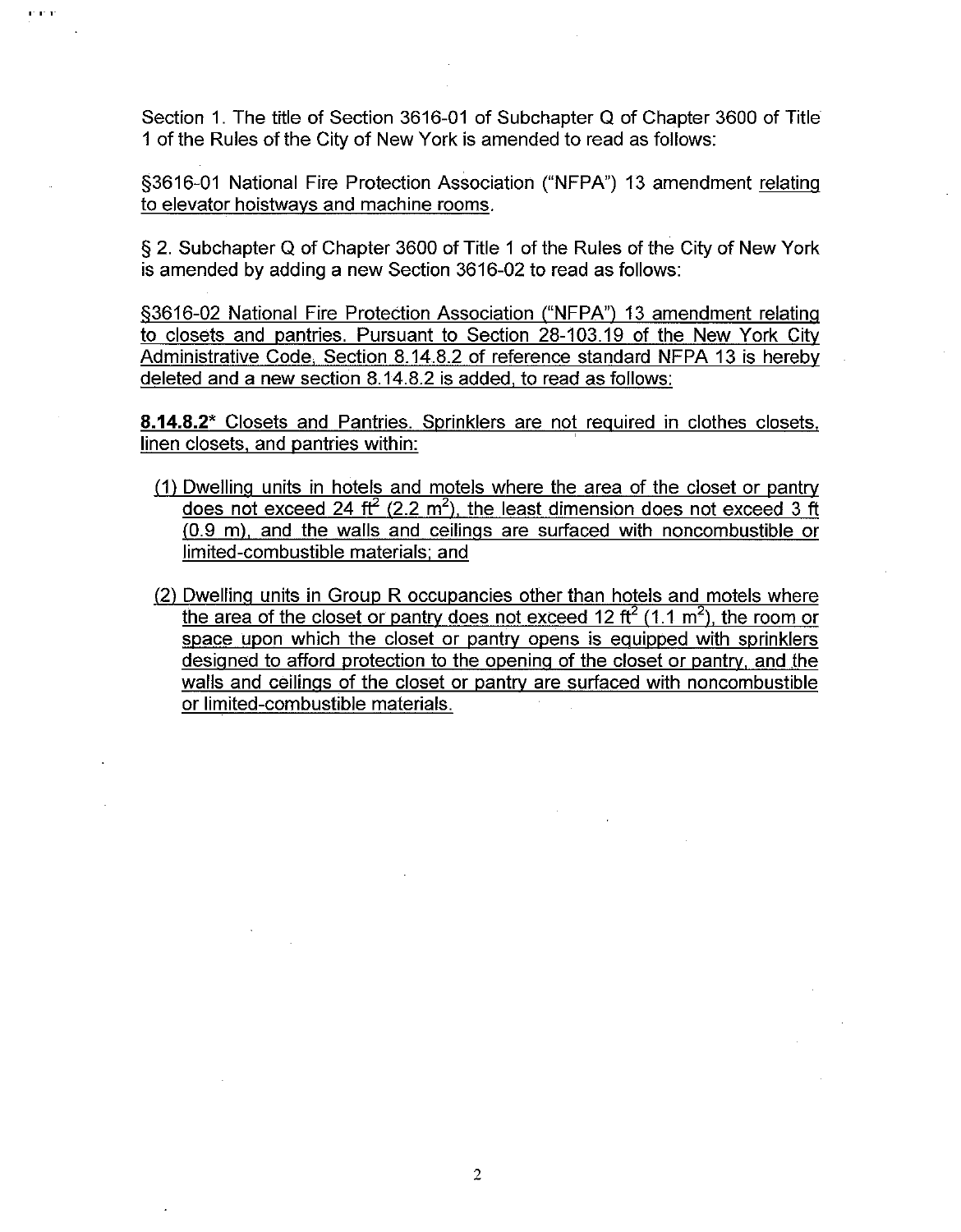#### **STATEMENT OF BASIS AND PURPOSE**

," ," ,"

This rule is promulgated pursuant to the authority of the Commissioner of Buildings under Sections 643 and 1043 of the New York City Charter.

The rule makes corrections and additions to the referenced standard NFPA 13, as identified in Appendix Q of the Building Code. This rule promotes public safety with respect to fire protection systems by providing design standards for the proper installation of sprinkler system components within buildings and benefits the public by requiring proven safety practices based upon nationally recognized standards.

This rule specifically permits the omission of sprinklers from small residential closets in accordance with nationally recognized standards and practices established under the 1968 Building Code, though to a more restrictive degree in terms of size of exempted areas.

Note that an asterisk (\*) found within the foregoing rule, following the number or letter designating a paragraph, indicates that explanatory material on the paragraph can be found in Annex A of NFPA 13.

3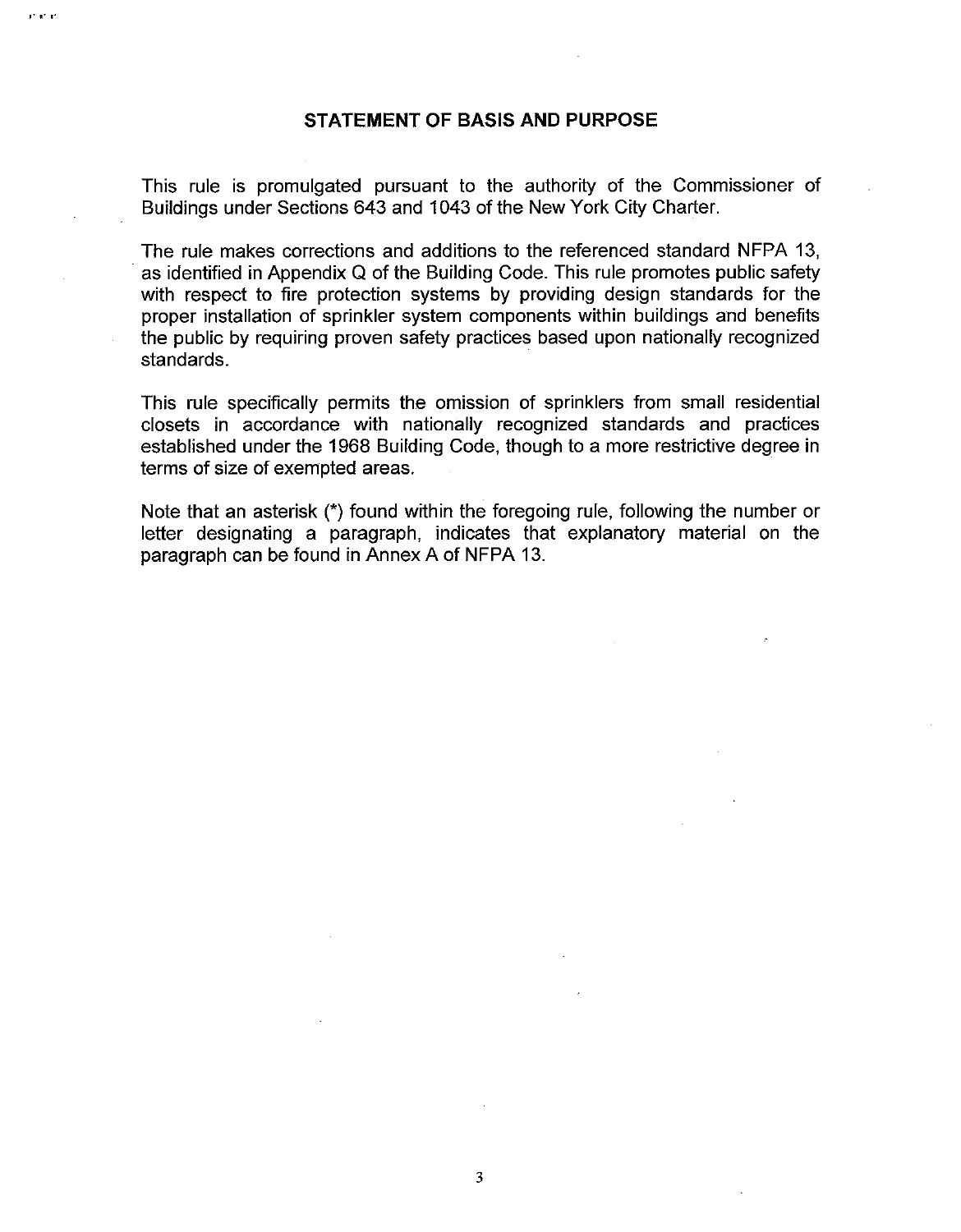## **NOTICE OF ADOPTION OF RULE**

NOTICE IS HEREBY GIVEN, pursuant to the authority vested in the Commissioner of the Department of Buildings by Section 643 of the New York City Charter and in accordance with Section 1043 of the Charter and Section 28-103.19 of the New York City Administrative Code, that the Department of Buildings hereby adds a new Chapter 3600, Subchapter Q and Section 3616-01 to Title 1 of the Official Compilation of the Rules of the City of New York, regarding a National Fire Protection Association 13 (Elevator Hoistways And Machine Rooms) amendment.

This rule was first published on March 16, 2009 and a public hearing thereon was held on April 20, 2009.

Dated:  $\frac{\cancel{1} \cdot 30}{\cancel{1} \cdot \cancel{1} \cdot 30}$ , 2009

Robert D. LiMandri Commissioner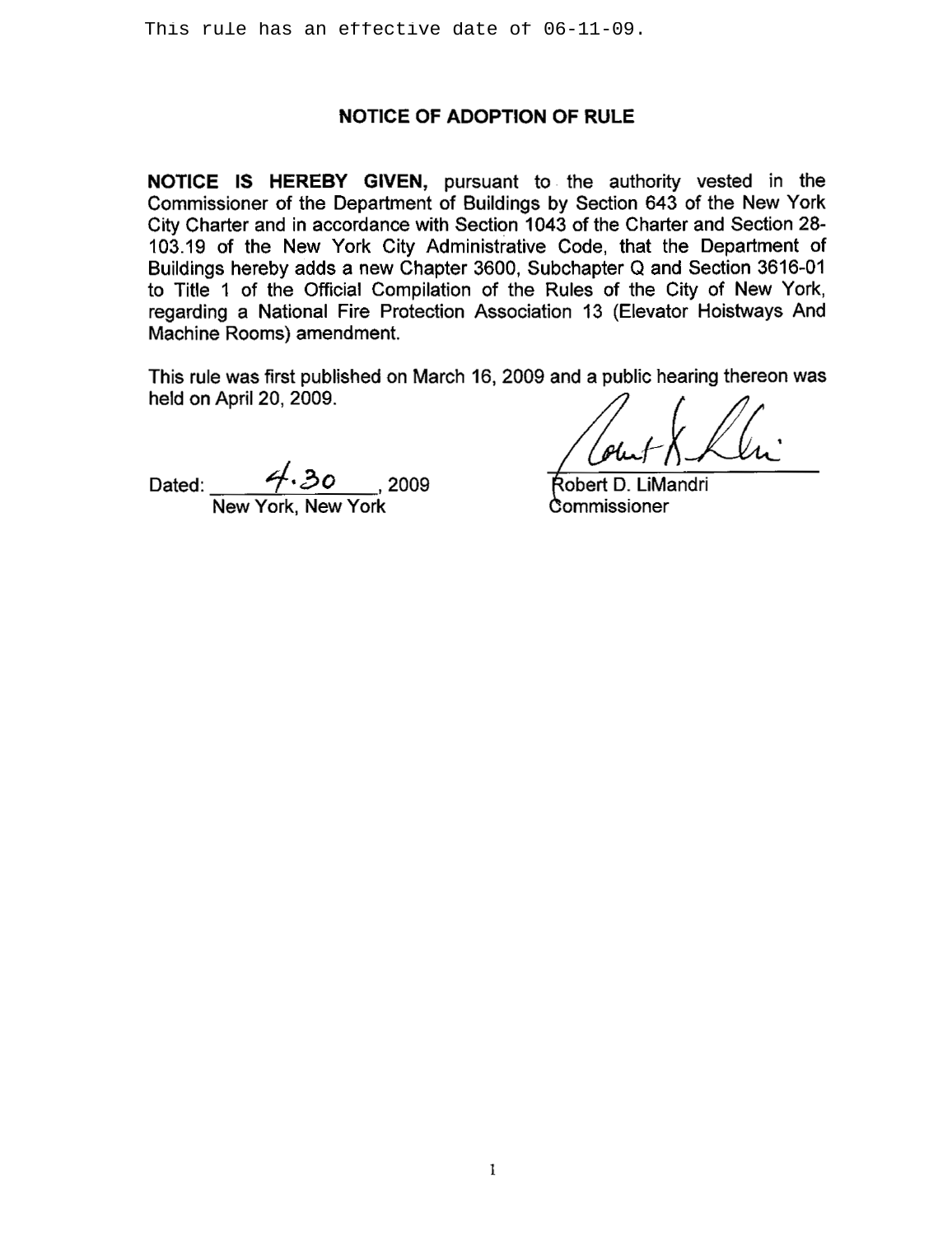Add a new Chapter 3600, Subchapter Q and Section 3616-01 to Title 1 of the Rules of the City of New York, to read as follows:

# Chapter 3600 **Appendices**

### Subchapter Q Modified National Standards for Automatic Sprinkler, Standpipe, and Fire Alarm Systems

§3616-01 National Fire Protection Association ("NFPA") 13 amendment. Pursuant to Section 28-103.19 of the New York City Administrative Code, Section 8.14.5 of reference standard NFPA 13, as modified by Section BC Q102 of the New York City Building Code, is hereby deleted and a new section 8.14.5 is added, to read as follows:

**8.14.5** Elevator Hoistways and Machine Rooms.

**8.14.5.1\*** Sidewall spray sprinklers shall be installed at the bottom of each elevator hoistway, not more than 2 feet (0.61 m) above the floor of the pit.

**8.14.5.2** The sprinkler required at the bottom of the elevator hoistway by section 8.14.5.1 shall not be required for enclosed, noncombustible elevator shafts that do not contain combustible hydraulic fluids.

**8.14.5.3\*** Automatic sprinklers located at the top of elevator hoistways shall be of ordinary or intermediate-temperature rating. Automatic sprinklers are not permitted in elevator machine rooms.

**8.14.5.4\*** Upright or pendent spray sprinklers shall be installed at the top of the elevator hoistways.

**8.14.5.5** The sprinkler required to be installed at the top of the elevator hoistway by section 8.14.5.4 shall not be required where the hoistway for passenger elevators is noncombustible and the car enclosure materials meet the requirements of ASME A17.1, *Safety Code for Elevators and Escalators*.